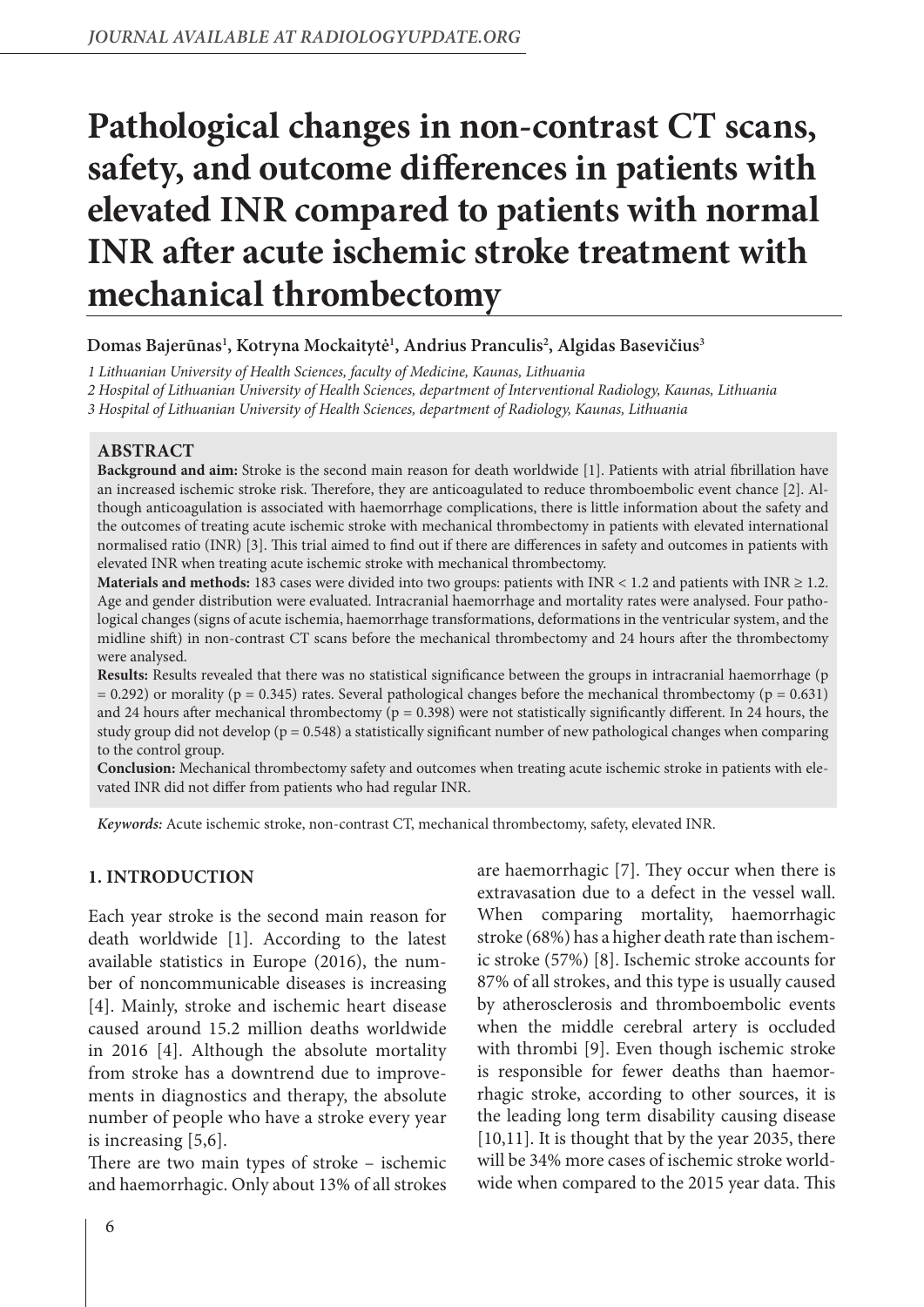means that the number of people who require permanent nursing will also increase [12,13].

Symptoms of ischemic stroke are usually associated with dysfunction of the brain region, in which the occluded artery is proving blood to [14]. A quick neurological deficit is one of the main ischemic stroke symptoms. Patients complain of sudden numbness or weakness in the face, arm, or leg, especially on one side of the body, speech disorder is also frequently observed.

When it comes to diagnostics, the modality of choice is a non-contrast computed tomography (CT) scan because of its full availability and speed. It is also sensitive in detecting intracerebral haemorrhage, which can be found when a haemorrhagic stroke occurs [15]. This is very important because of entirely different treatment tactics. The main objective of ischemic stroke treatment is the administration of intravenous thrombolysis and mechanical thrombectomy, while in the case of haemorrhagic stroke, the main treatment aspects are systolic blood pressure control and discontinuation of anticoagulants [16,17].

In the early stages of ischemic stroke, pathological findings in non-contrast CT can be minor and difficult to detect. According to other authors, we can see these pathological findings in the scans: hypodense ischemic area, hyperdense middle cerebral artery, loss of grey-white differentiation, cortical swelling, and loss of sulcation [18]. Midline shift, which can occur due to cerebral oedema, cerebral ventricle deformation, and haemorrhagic transformation, is associated with worse patient outcomes [19,20].

When an acute ischemic stroke is suspected, the main objective is to restore blood flow as quickly as possible. All the necessary diagnostic procedures: non-contrast CT scan, blood oxygenation, glucose levels, international normalised ratio (INR), and an electrocardiogram – must be performed within 60 minutes of the patient reaching the hospital [17,21]. Intravenous thrombolysis must be performed within 4,5 hours from the first symptom onset time because studies have shown that after this therapeutic window, intravenous Alteplase becomes ineffective [17]. If oc-

clusion of a large vessel causes the stroke, there is little chance that thrombolysis will be useful, in this case, mechanical thrombectomy becomes the primary treatment choice. This endovascular procedure is accomplished by aspirating thrombus with stent retrievers [22]. According to the newest recommendations, mechanical thrombectomy should be performed within 6 hours from the first symptom onset [17].

When we talk about ischemic stroke, a significant factor is an atrial fibrillation [22]. Our society is getting older, and atrial fibrillation numbers are increasing [4,23]. According to other sources, patients with atrial fibrillation have five times increased risk of developing an ischemic stroke while comparing to the rest of the population in the same age group [2]. This is because people with atrial fibrillation have an increased risk of thromboembolic complications due to the pathological formation of thrombus in the atriums [2]. To reduce the risk of these complications, patients are getting anticoagulated [2]. It is known that anticoagulation increases the risk of intracranial haemorrhage, which is also one of the mechanical thrombectomy complications associated with worse patient prognosis [3,24].

Many studies have proven that mechanical thrombectomy is a safe and effective method for treating acute ischemic stroke [25–28]. On the other hand, previously mentioned studies have not involved anticoagulated patients in their study groups. Does this pose a question, is mechanical thrombectomy safe to these patients? Also, there is little information about the safety and outcomes of performing mechanical thrombectomy on patients with elevated INR. Therefore, this research aimed to investigate if there is a significant difference in safety, outcomes, and non-contrast CT scan pathological changes between patients with elevated INR and patients with regular INR.

### **2. MATERIALS AND METHODS**

We performed a retrospective study of 183 patients based on the data from the Lithuanian University of Health Sciences Hospital (LUHSH)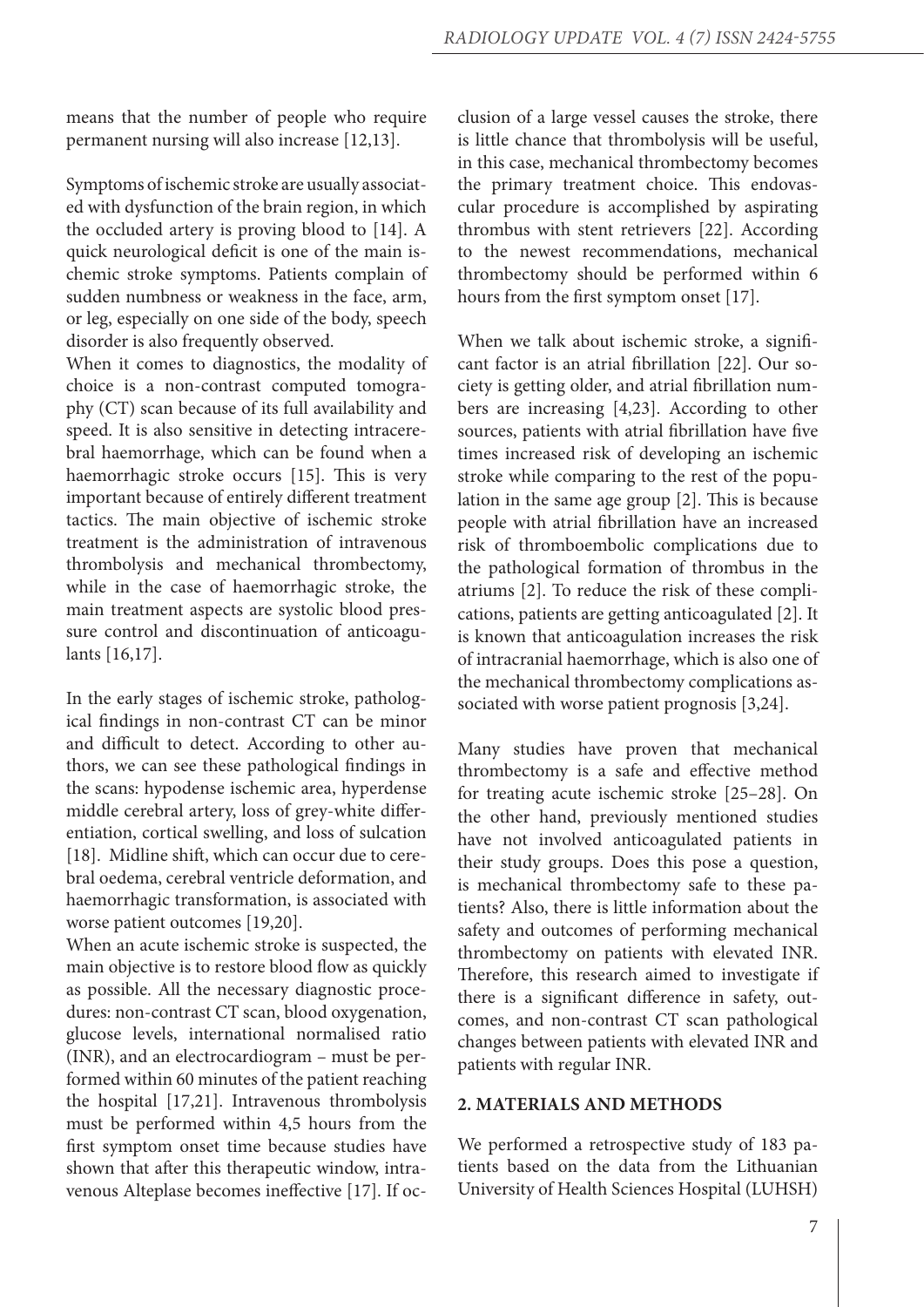Kauno Klinikos electronic registry. Case-reports in 2014 January and 2018 January were analysed. Data about patient age, gender, INR, intracranial haemorrhage rate, mortality was recorded. Also, non-contrast CT scans before mechanical thrombectomy and 24 hours after mechanical thrombectomy were analysed. The study was approved by the Bioethics Committee of the LUHS (No. BEC-MF-210).

Firstly, the research was performed in these databases: PubMed (https://www.ncbi.nlm.nih. gov/pubmed), Wiley Online Library (https://onlinelibrary.wiley.com), Science Direct (https:// www.sciencedirect.com). Keywords were used: acute ischemic stroke, stroke diagnostics, ischemic stroke CT signs, mechanical thrombectomy safety, patients with elevated INR, acute ischemic stroke treatment.

The study group included 55 patients who met these inclusion criteria:

• Patients who had an acute ischemic stroke and were treated with mechanical thrombectomy at LUHSH Kauno Klinikos Interventional Radiology unit.

• Patient INR was  $\geq 1.2$ .

• Non-contrast CT scans were performed at the LUHSH Kauno Klinikos Radiology department.

• The patient had a non-contrast CT scan performed before mechanical thrombectomy and 24 hours after the treatment.

• No cerebral anomalies were found in non-contrast CT scans.

# **The control group included 128 patient who met these inclusion criteria:**

• Patients who had an acute ischemic stroke and were treated with mechanical thrombectomy at LUHSH Kauno Klinikos Interventional Radiology unit.

• Patient INR was < 1.2.

• Non-contrast CT scans were performed at the LUHSH Kauno Klinikos Radiology department.

• The patient had a non-contrast CT scan performed before mechanical thrombectomy and 24 hours after the treatment.

• No cerebral anomalies were found in non-contrast CT scans.

Study and control group patient distribution by age and gender was compared. We analysed if patients with elevated INR have a higher intracranial haemorrhage and mortality rate.

Non-contrast CT scans were performed in the study and control group patients. We looked for four pathological findings: signs of acute ischemia, haemorrhage transformations, deformations in the ventricular system, and the midline shift  $\geq 0.5$  cm. These pathological findings were associated with further patient prognosis. Each finding was equivalent to a score of "1: if it was present. "0" was given if the pathological finding was absent. Non-contrast CT scan findings before mechanical thrombectomy were analysed to see if both groups had similar pathological changes when they arrived at the hospital. We analysed changes 24 hours after the procedure to predict the outcome of the patient. Bucker et al. supported this idea., who stated that both the 24-hour and 1-week ischemic lesions were similarly significantly associated with functional outcome (both  $p < 0.001$ ) [29]. We also looked at how many new changes were developed by the patients in a period of 24 hours. This was accomplished by subtracting the number of changes before the procedure out of the number of changes 24 hours after the procedure. All the non-contrast CT scans were analysed with a radiologist ensuring the quality of the final results.

Statistical analysis was performed with "SPSS (Statistical Package for the Social Sciences) program 23.0" ("IBM," Armonk, New York, USA) and "Microsoft Excel 2019" ("Microsoft Corporation," Redmond, Washington, USA") programs. To calculate statistical significance, an analysis of covariance (ANCOVA) with age as a covariate was performed. Levene's test was used to test if the groups were homogenous. Pearson chi-square  $(χ2)$  tests were used to calculate the frequency of categorical variables. Summarised statistics were used for: value means, standard deviation, maximum and minimum values. The observed differences were considered statistically significant when the calculated significance level (p-value) was lower than the selected significance level ( $\alpha = 0.05$ ).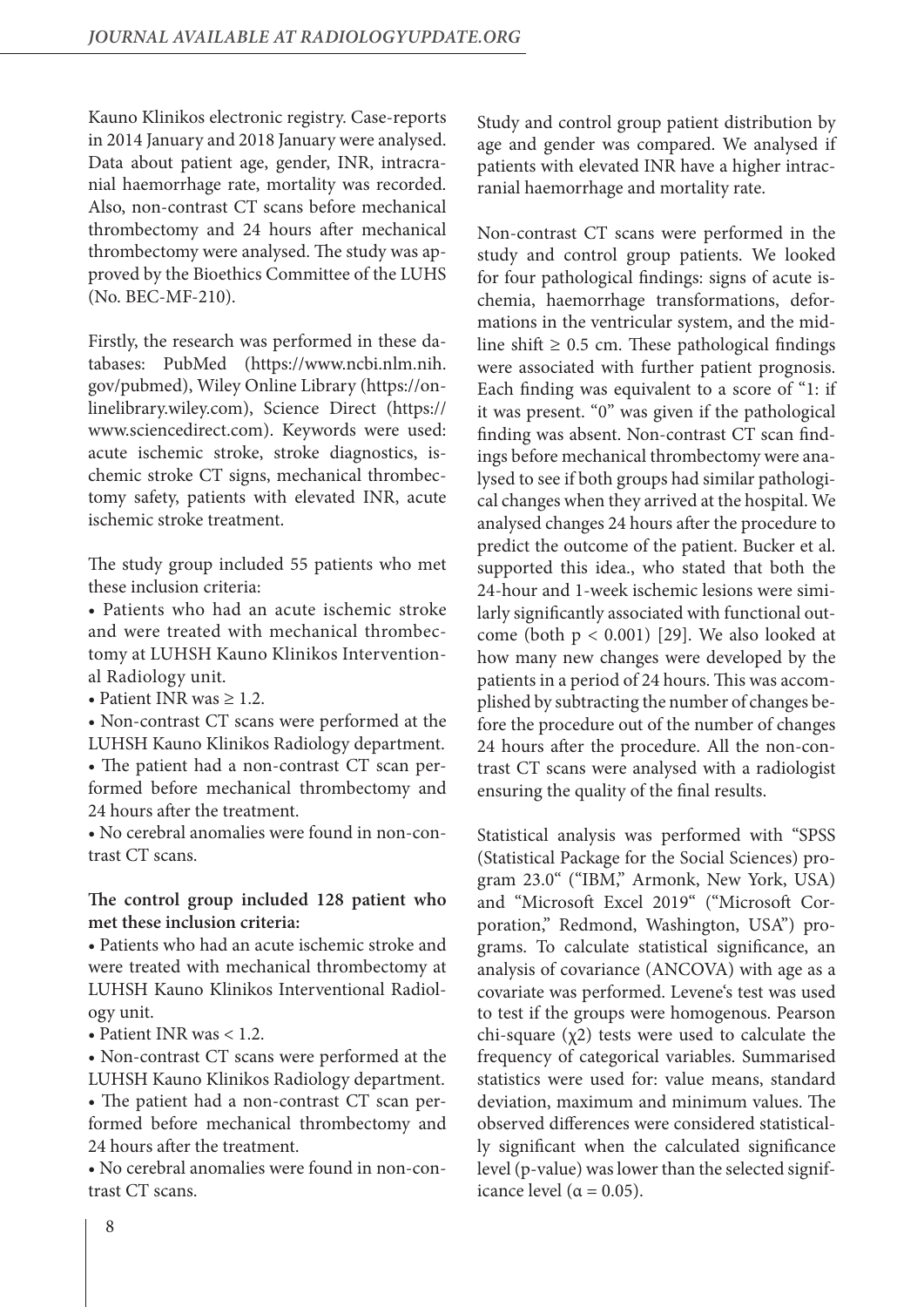# **3. RESULTS**

In the study, we observed 183 cases of patients aged 40-85 diagnosed with acute ischemic stroke and treated with mechanical thrombectomy. The study group consisted of 55 patients: 33 (60%) males and 22 (40%) females. The age means of males in the study group was  $72.41$  (SD = 5.55) years, females – 73.42 ( $SD = 6.43$ ) years. The age mean by gender did not differ statistically significantly  $(p = 0.372)$  in the study group. The con-

trol group consisted of 128 patients, 60 (46.88%) males, and 68 (53.12%) females. The age means of males was 71.32 (SD = 6.64) years; the age mean of females was  $73.45$  (SD = 6.08) years. The age mean by gender did not differ statistically significantly ( $p = 0.442$ ) in the control group. While comparing both groups, the age means of the study group  $72.91$  (SD = 6.48) years was not statically significantly higher ( $p = 0.232$ ) than the age means of the control group  $72.02$  (SD = 7.46) years. The data is presented in Table 1.

# **Table 1. Study and control group patient distribution by age and gender**

| Control group<br>$(N=128)$ |
|----------------------------|
|                            |
| 71.32 (6.64)               |
| 73.45 (6.08)               |
| 72.02 (7.46)               |
|                            |
| 60 (46.88)                 |
| 68 (53.12)                 |
|                            |

The incidence of intracranial haemorrhage was not statistically significantly higher in the study group ( $p = 0.292$ ) than in the control group. When comparing mortality rate, death occurred

to 8 (14.54%) patients in the study group and to 23 (17.96%) patients in the control group, but this difference was not statically significant ( $p =$ 0.345). The data is summarised in Table 2.

|  |  | Table 2. Study and control group intracranial haemorrhage and mortality rates |  |  |
|--|--|-------------------------------------------------------------------------------|--|--|
|  |  |                                                                               |  |  |

|                                 | <b>Study group</b> | <b>Control group</b> |  |
|---------------------------------|--------------------|----------------------|--|
|                                 | $(N = 55)$         | $(N = 128)$          |  |
| <b>Intracranial haemorrhage</b> |                    |                      |  |
| Present, $N$ (%)                | 31 (56.36)         | 62 (48.44)           |  |
| Absent, $N$ $(\%)$              | 24 (43.64)         | 66 (51.56)           |  |
| <b>Mortality</b>                |                    |                      |  |
| Died, $N$ $(\%)$                | 8 (14.54)          | 23 (17.96)           |  |
| Survived, $N$ $(\%)$            | 47(85.46)          | 105(80.04)           |  |

First, we calculated that there was no statistical significance in non-contrast CT scans before thrombectomy between anticoagulated patients and patients with normal INR  $(p = 0.631)$ . Patient group with normal INR non-contrast CT

scan sum mean was  $0.54$  (SD = 0.614) compared to anticoagulated group  $0.49$  (SD = 0.635). From this, we can say that both groups had roughly the same number of pathological changes before mechanical thrombectomy treatment.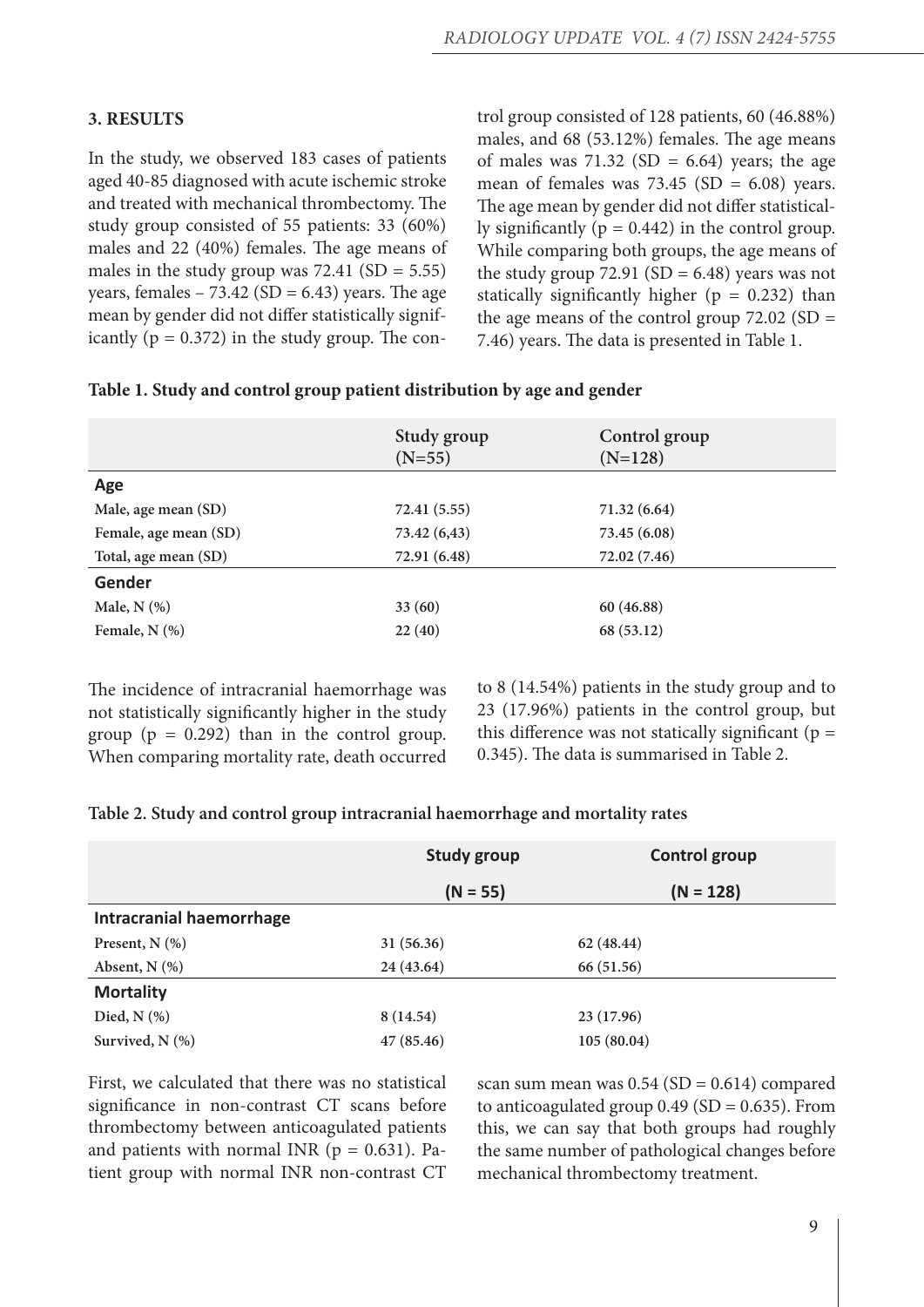Next, we did not find statistically significant differences between the groups in non-contrast CT scans 24 hours after mechanical thrombectomy ( $p = 0.398$ ). The patient group with normal INR had an average number of  $2.05$  (SD =  $1.260$ ) pathological changes, while the elevated INR group patients had an average number of 1.97  $(SD = 1.177)$  pathological changes.

Also, the study group did not show significant pathological changes score difference in developing new pathological changes over 24 hours between the two CT scans ( $p = 0.548$ ). The study patient group developed around 1.75 (SD = 1.324) new pathological changes in 24 hours, while the control group around  $1.82$  (SD = 1.139) new pathological changes. The data is presented in Fig. 1.



Fig. 1. Non-contrast CT score mean diversity before the thrombectomy, 24 hours after the thrombectomy and new changes over 24 hours

### **4. DISCUSSION**

This study showed that the safety of acute ischemic stroke treated with mechanical thrombectomy statistically significantly different between patients with normal blood clotting and anticoagulated patients. The number of pathological changes in non-contrast CT scans, the frequency of intracranial is no haemorrhage, and mortality did not differ between the two groups. This result supports the safety of mechanical thrombectomy independent of the patient's blood clotting.

Some authors have been investigating whether antiplatelet agents may increase the risk of haemorrhagic stroke. Garcia-Rodriguez et al. [24] studied patients who were taking aspirin or warfarin. This study found that aspirin use was not associated with an increased risk of intracranial haemorrhage. Patients who took aspirin daily for over three years even had a reduced risk of subarachnoid haemorrhage. In contrast to aspirin, warfarin users had a significantly higher risk of intracranial haemorrhage and a moderately increased risk of subarachnoid haemorrhage. Our study did not analyse which antiplatelet agent or anticoagulant the patient was taking, but, in contrast to the Garcia-Rodriguez [24] study, our group of anticoagulated patients did not have a significantly higher incidence of intracranial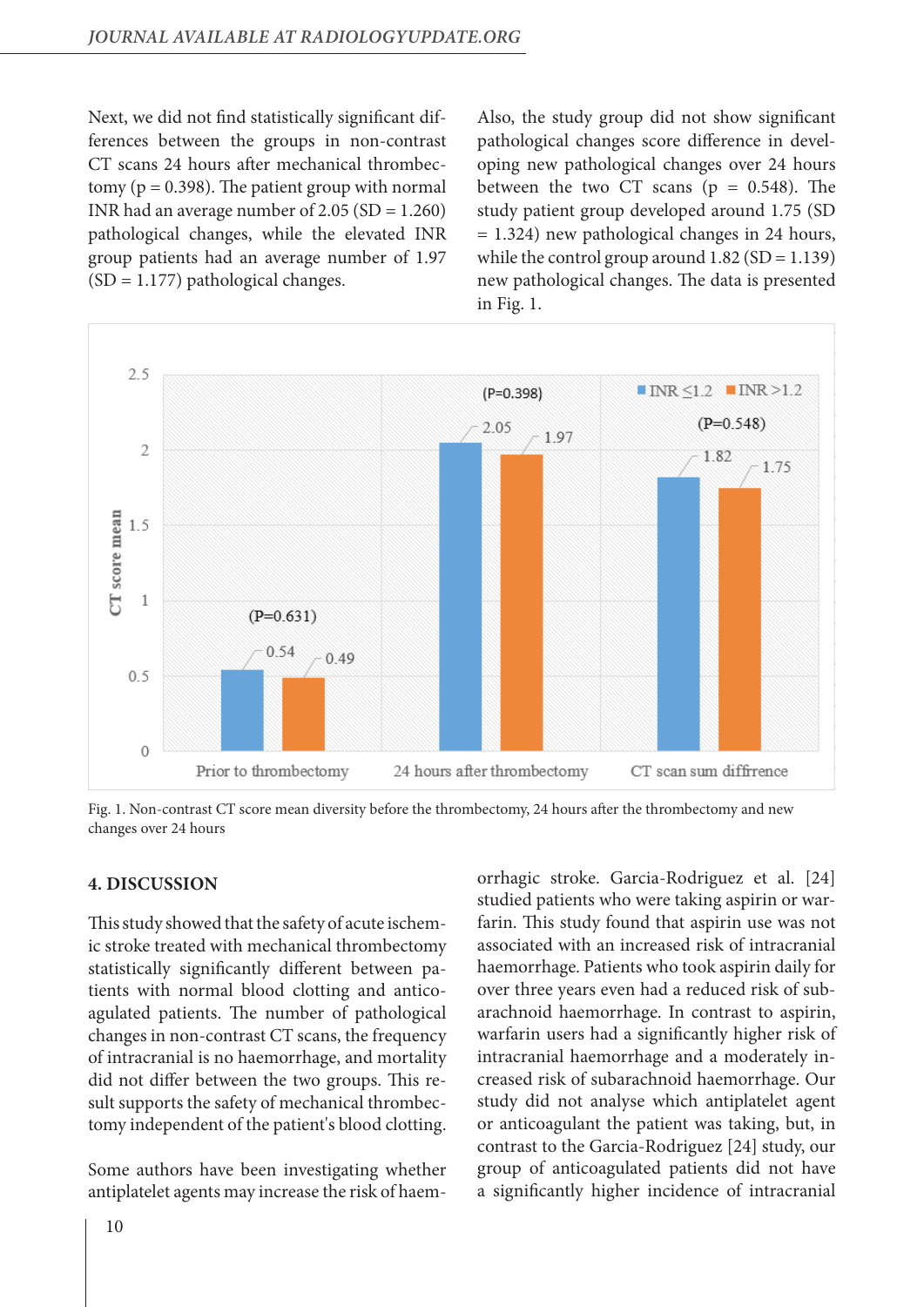haemorrhage. Our sample size was significantly smaller, only 183 patients, compared to the 3131 cases analysed in the recently mentioned work [24], which could have led to different results.

In 2016, a study was conducted to analyse the safety of mechanical thrombectomy when treating acute ischemic stroke in patients who were taking vitamin K antagonists. Uphaus et al. [30] collected data from 815 patients and concluded from the results that the use of vitamin K antagonists was not associated with worse clinical outcomes or an increased risk of intracranial haemorrhage. Although this contradicts to the results obtained by Garcia-Rodriguez et al. [24], we have to keep in mind that Garcia-Rodriguez investigated the association of intracranial haemorrhage risk with the use of vitamin K antagonists in the general population, rather than among patients who received endovascular treatment after an ischemic stroke. Our results support the results obtained by Uphaus et al., that mechanical thrombectomy safety and outcomes are not associated with patient INR.

Rebello et al. [31] conducted a prospective study in patients with ischemic stroke who were treated endovascularly. After collecting 297 cases of patients with INR 1.7–2.0 between 2010 and 2015, they analysed petechial haematomas, procedure success, and 90-day functional outcomes. This study is similar to ours because it did not track, which anticoagulant the patient was taking. Study calculations showed that neither demographics, safety, or efficacy differed between the groups. No statistically significant changes were observed when comparing mortality, which also supports our findings.

Seiffge et al. [32] searched about the relation between patient blood coagulation and outcomes after acute ischemic stroke. Their study was about the impact of prior treatment with novel oral anticoagulants on bleeding complications and outcomes. They stated that the safety of intravenous thrombolysis or endovascular treatment is the same in patients receiving subtherapeutic vitamin K antagonist treatment or novel oral anticoagulants when comparing with those

without prior anticoagulation. Although in our study, we did not track what anticoagulant patients were taking, Seiffge et al., conclusions support our ones.

There were some limitations in our study. First, the results might be controversial because of the small sample size. Also, both groups were not equal in the number of patients. Furthermore, types of anticoagulants were not taken into perspective as well as the type of anaesthesia during the mechanical thrombectomy. Studies have shown that general anesthesia could be associated with worse outcomes after endovascular treatment [33]. Lastly, this is a retrospective study in a single-centre, therefore our results need to be further validated in a large scale, multi-centre study.

Based on these analysed studies, we can say that decreased blood clotting is not a contraindication to treat ischemic stroke with mechanical thrombectomy. Our work was mainly based on the changes seen in the non-contrast CT scan images; this type of analysis method is not described in either Lithuanian or foreign literature. However, the results we obtained were similar to those of other authors, so this method can be considered correct and further proves that endovascular treatment is a safe, minimally invasive approach for treating ischemic stroke regardless of the patient's INR.

### **5. CONCLUSIONS**

After analysing results, we could say that mechanical thrombectomy safety and outcomes when treating acute ischemic stroke in patients with elevated INR did not differ from patients who had regular INR. Intracranial haemorrhage, mortality rate, and several pathological changes in non-contrast CT scans were not statistically significantly different between patient groups with different INR.

# **6. ACKNOWLEDGEMENTS AND DIS-CLAIMERS**

No funding was received for this research.